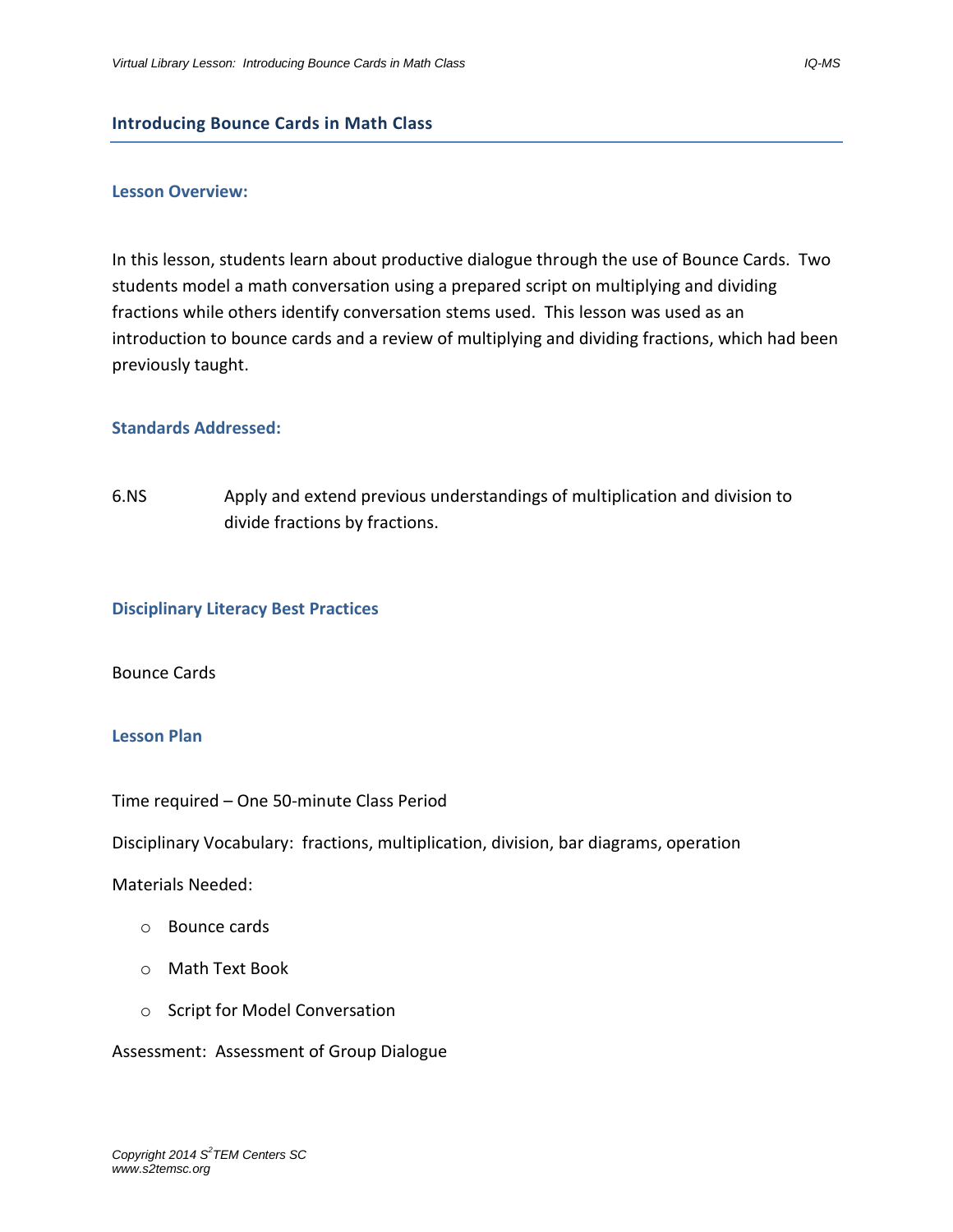### **Engage**

- $\circ$  The teacher will introduce the class to Bounce Cards as a strategy for dialogue and discuss the meaning of dialogue with the class.
- $\circ$  The teacher will explain to students that they will hear a script read by fellow students concerning multiplying and dividing fractions. While the script is being read, students will focus on their Bounce Cards listening for phrases they see on their Bounce Cards and record what they heard.

### **Explore:**

 $\circ$  While the selected students read the script to the class, the other students will listen for Bounce Card phrases and record those for future discussion. Students will categorize phrases as "bounce", "Sum It Up", or "Inquire."

### **Explain:**

 $\circ$  After the reading is finished, allow time for students to organize their thoughts. Through whole class discussion, the teacher will ask for Bounce Card phrases that were heard during the script reading and have students give examples of what they heard.

### **Teacher Reflections and Biographical Information**

Something I would change in this lesson would not to let it last as long as it lasted. Something that went very well was allowing the students to be the ones that read the script to the class.

Lesson Author: Rebecca Burrow,  $6<sup>th</sup>$  grade Math/Science, Bell Street Middle School, Laurens County School District 56, Clinton SC.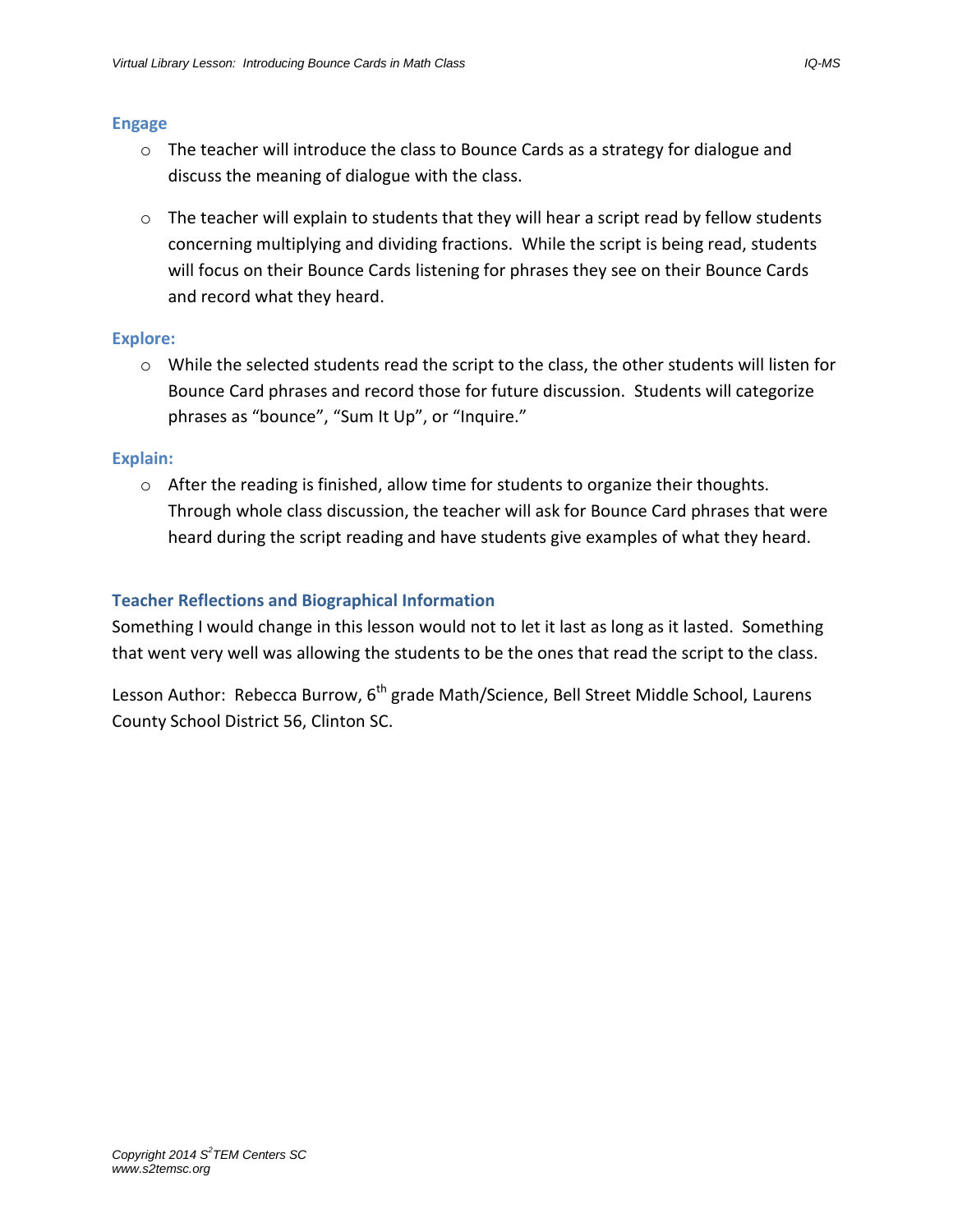## **Bounce Card**

### Bounce:

Take what your classmate(s) said and bounce an idea off of it. For example, you can start your sentences with:

"That reminds me of..." "I agree, because..." "True, another example is when..." "That's a great point..."

## Sum it up:

Rephrase what was just said in a shorter version. For example, you can start your sentences with:

"I hear you saying that..." "So, if I understand you correctly..." "I like how you said..."

### Inquire:

Understand what your classmates mean by asking questions. For example, you can start your questions with:

"Can you tell me more about that?" "I see your point, but what about...?" "Have you thought about...?"

> Himmele, P. & Himmele, W. (2011) Total Participation Techniques: Making every student an active learner. Alexandria, VA: ASCD

# **Bounce Card**

### Bounce:

Take what your classmate(s) said and bounce an idea off of it. For example, you can start your sentences with:

"That reminds me of..." "I agree, because..." "True, another example is when..." "That's a great point..."

# Sum it up:

Rephrase what was just said in a shorter version. For example, you can start your sentences with:

"I hear you saying that..." "So, if I understand you correctly..." "I like how you said..."

# Inquire:

Understand what your classmates mean by asking questions. For example, you can start your questions with:

"Can you tell me more about that?" "I see your point, but what about...?" "Have you thought about...?"

> Himmele, P. & Himmele, W. (2011) Total Participation Techniques: Making every student an active learner. Alexandria, VA: ASCD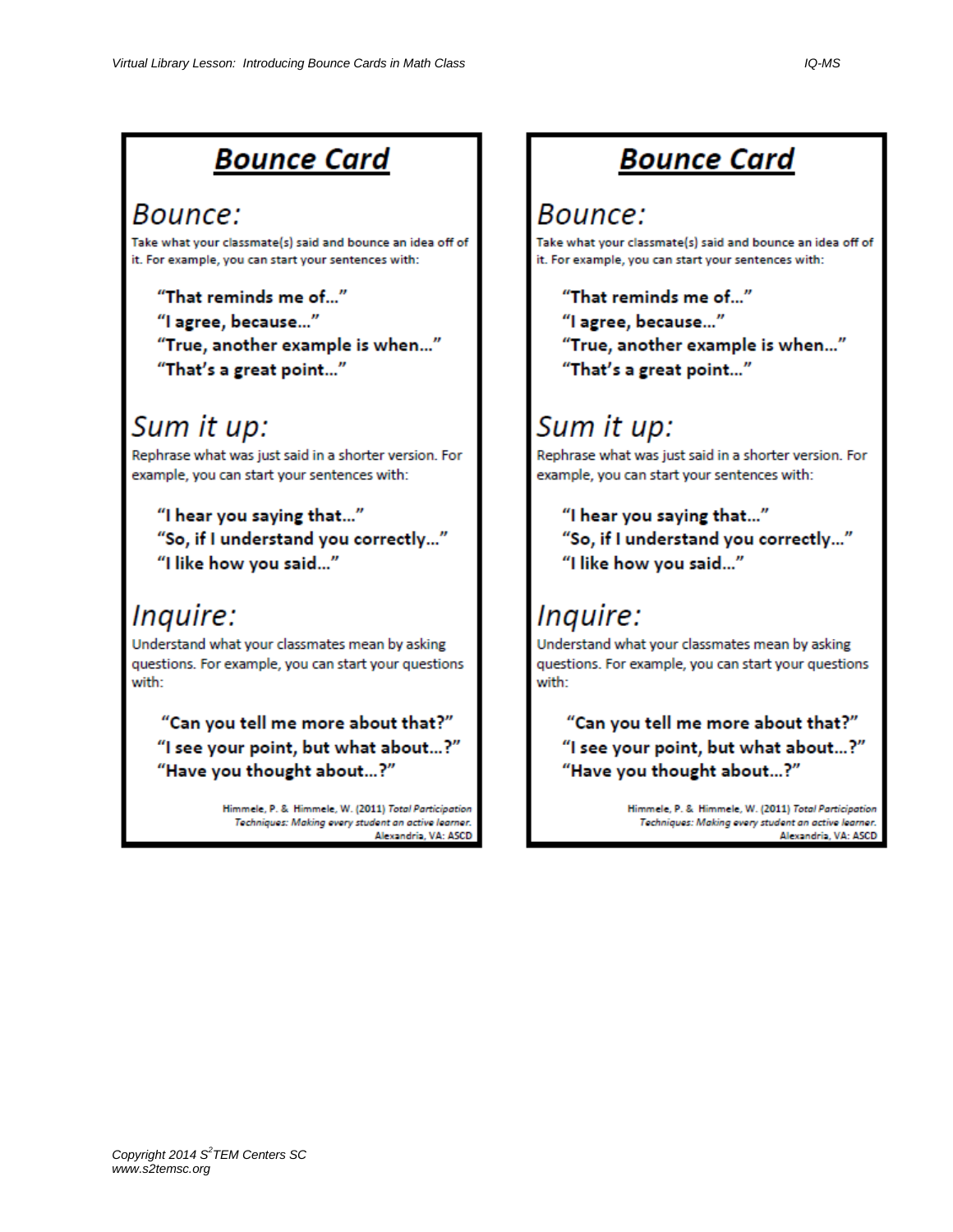### **Productive Dialogue Model: Multiplication and Division of Fractions**

### **Question: How will you use multiplication and division of fractions in everyday life?**

T: I use fractions when I cook and I go by the recipe. I love to try new recipes.

S: I love to cook too. Can you tell me more about when you might multiply or divide fractions in cooking?

T: For example, when I bake cakes, I have to use 3 ½ cups of flour per cake. For church I need to make 3 cakes because a lot of people come. I have to multiply 3 ½ x 3 to find out how much flour to use.

S: True. Another example when I used multiplication of fractions was when I was baking cookies. The recipe called for ¾ cup of chocolate chips. I only wanted to make 2/3 of the recipe so I had to multiply ¾ and 2/3

T: Can you tell me more about how to know when to multiply and when to divide fractions? That always confuses me.

S: I agree. It is hard to tell when you should multiply and when you should divide. I have to read the problem a couple of times and really think about what it is asking me. Then I look for key words that help me know what to do.

T: Can you tell me more about that? I don't understand the key words.

S: Sure. When it comes to multiplying fractions and percentages, the magic word is "of". When a certain number is a part OF another number, you have to multiply. Like in the recipe to make the cookies, I needed to find 2/3 of ¾ cup of the chocolate chips so I had to multiply.

T: So if I understand you correctly, you multiply when you are finding part **of** another number. That reminds me of the time my teacher was helping me with a division problem. She said to look for key words like one, each, and per. If I couldn't find any key words, she said to draw out the problem to try to decide whether to divide or multiply.

S: I agree. Sometimes I have to draw out the problem too. I like using the bar diagrams that we learned about.

T: Can you tell me more about the bar diagrams?